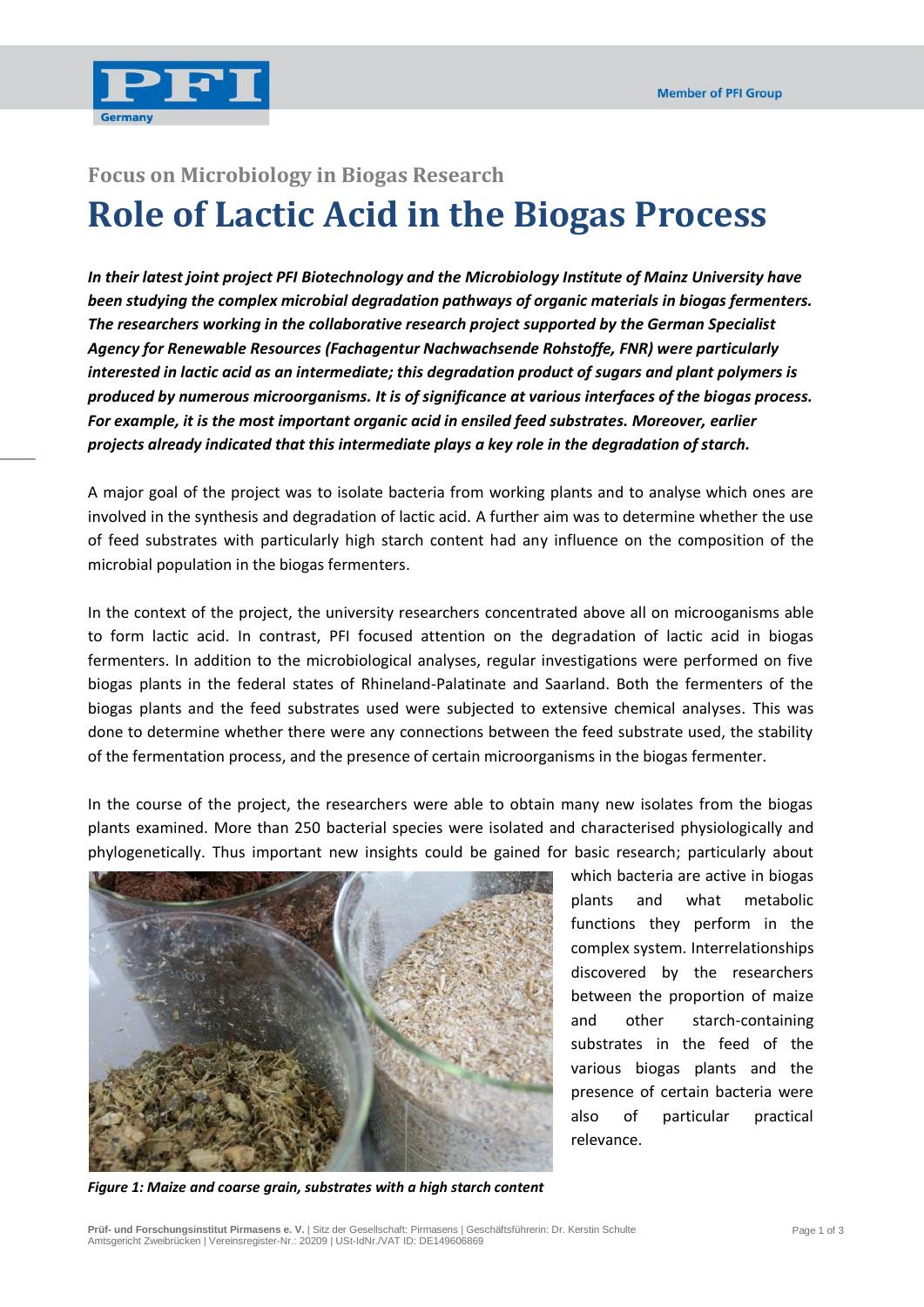

Thus particularly high cell counts of certain lactic acid-degrading bacteria could be found in biogas plants using mainly substrates of high starch content such as maize and grain. This finding lends support to the researchers' theory that starch is degraded mainly via lactic acid as intermediate in biogas fermenters.



*Figure 2: Cell counts of lactic acid-degrading microorganisms in biogas plants with various feed mixes; plants B and C with a high starch content*

It could also be established that the microorganisms found degrade lactic acid mainly to acetic acid and propionic acid. These two volatile organic acids occur in cases of overloading of biogas plants and in practice serve as leading indicators of process stability in such plants. These findings, together with the new substrate analysis methods developed in the course of the project, have already found their way into the extensive consultancy and service program offered by PFI Biotechnology for biogas plant operators.



The joint project of the Test and Research Institute Pirmasens and Johannes Gutenberg University of Mainz was funded by the German Federal Ministry of Food and Agriculture (BMEL) through the Specialist Agency for Renewable Resources (FNR) as project coordinator for the Renewable Resources Funding Programme of BMEL in accordance with a resolution adopted by the German Parliament.

**Prüf- und Forschungsinstitut Pirmasens e. V.** | Sitz der Gesellschaft: Pirmasens | Geschäftsführerin: Dr. Kerstin Schulte Amtsgericht Zweibrücken | Vereinsregister-Nr.: 20209 | USt-IdNr./VAT ID: DE149606869